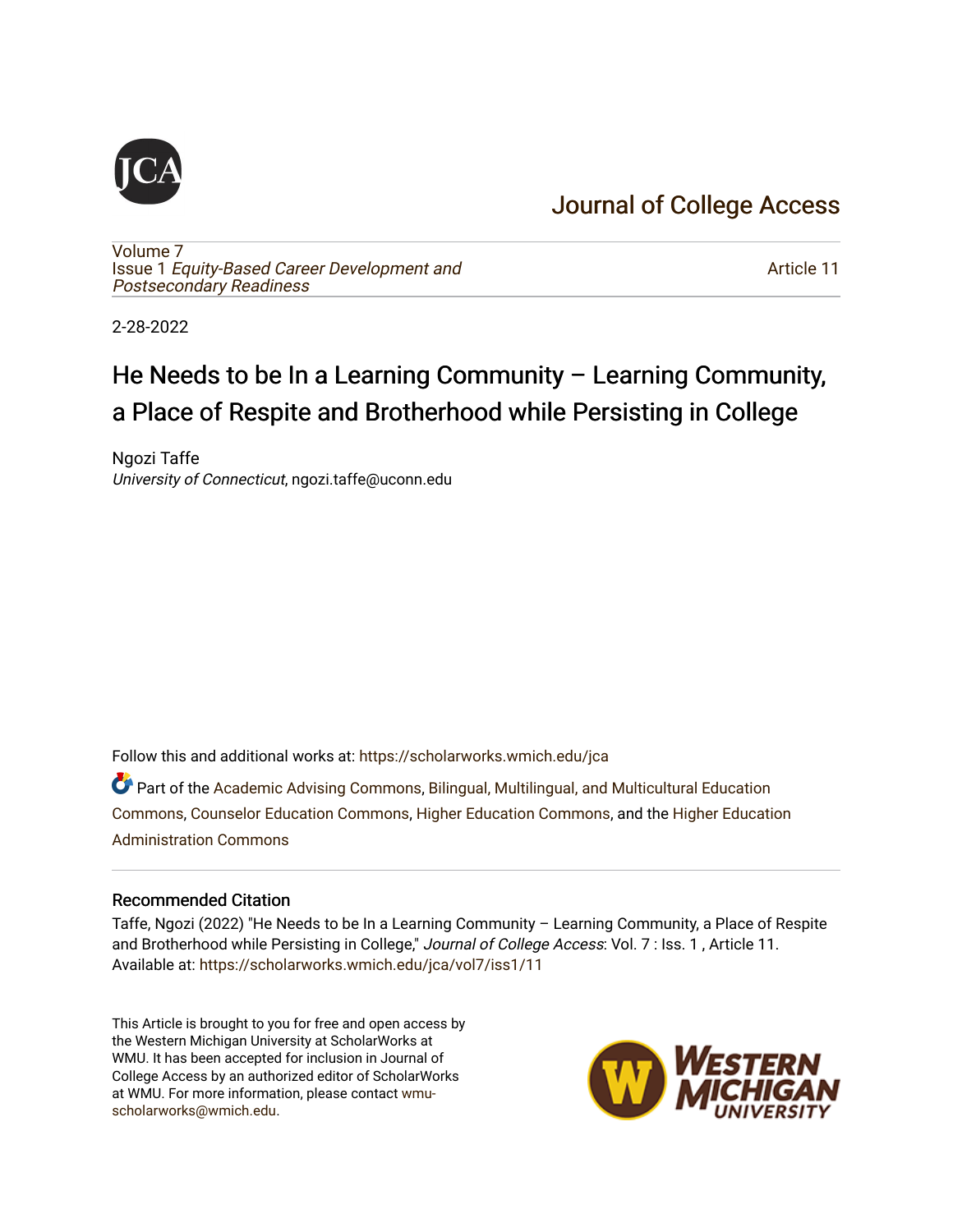# **He Needs to be in a Learning Community – Learning Community, a Place of Respite and Brotherhood while Persisting in College**



Authored by **Ngozi Taffe (***University of Connecticut***)** 

#### **ABSTRACT**

Black males encounter significant microaggressions and race related challenges as students in Predominantly White Institutions. These encounters negatively impact their college learning and social experiences. In the face of these challenges, college retention rate of Black males falls behind those of other racial and gender groups (Toldson, 2012). Notwithstanding, statistics point to the success and persistence of Black male students in such oppressive environments and the role of learning communities in fostering successful outcomes for students. Using the Community Cultural Wealth (Yosso, 2005) framework, this qualitative study explores the experiences of eight Black males living in a same race same gender learning community while attending a predominantly white institution. Findings from this study highlight brotherhood and respite as contributing to the success, persistence and retention of Black male college students.

**Keywords:** Black males, brotherhood, community cultural wealth, living and learning community

f the nearly 2.3 million students<br>
who entered higher education ir<br>
2013, approximately one million<br>
will leave their first institution<br>
within six years, without receiving a college who entered higher education in 2013, approximately one million will leave their first institution degree (Shapiro et al., 2019). That is, almost 50% of students drop out of college. While the college enrollment of Black men is proportional to their representation in the U.S. population, the college retention rates of Black men fall far behind those of other racial and gender groups (Toldson, 2012).

Additionally, only a third of Black males graduate from college (Cose, 2014; Harper 2012; NCES, 2019).

The low college retention rate of Black males is no accident. Instead, it is an outcome linked to a wide range of factors, from students' precollege experiences, to their experiences in college—both those that enhance college persistence and those that constrain it. Exploring and illuminating experiences and structures that have led to inequitable levels of college retention of Black males is extremely important (Harper, 2015), as it sheds light on structural, personal, and environmental challenges that influence educational outcomes. In the same regard, identifying practices, academic, and social support structures that contribute to the college retention of the one-third who persist is equally as important, for it can highlight and document practices that higher education might scale up to reach more students at risk. Brooms and Davis (2017) highlight that even when Black males get to college, the challenges continue. Black male students face and endure challenges during their college education in Predominantly White Institutions (PWIs). Some of the challenges include social isolation, and micro-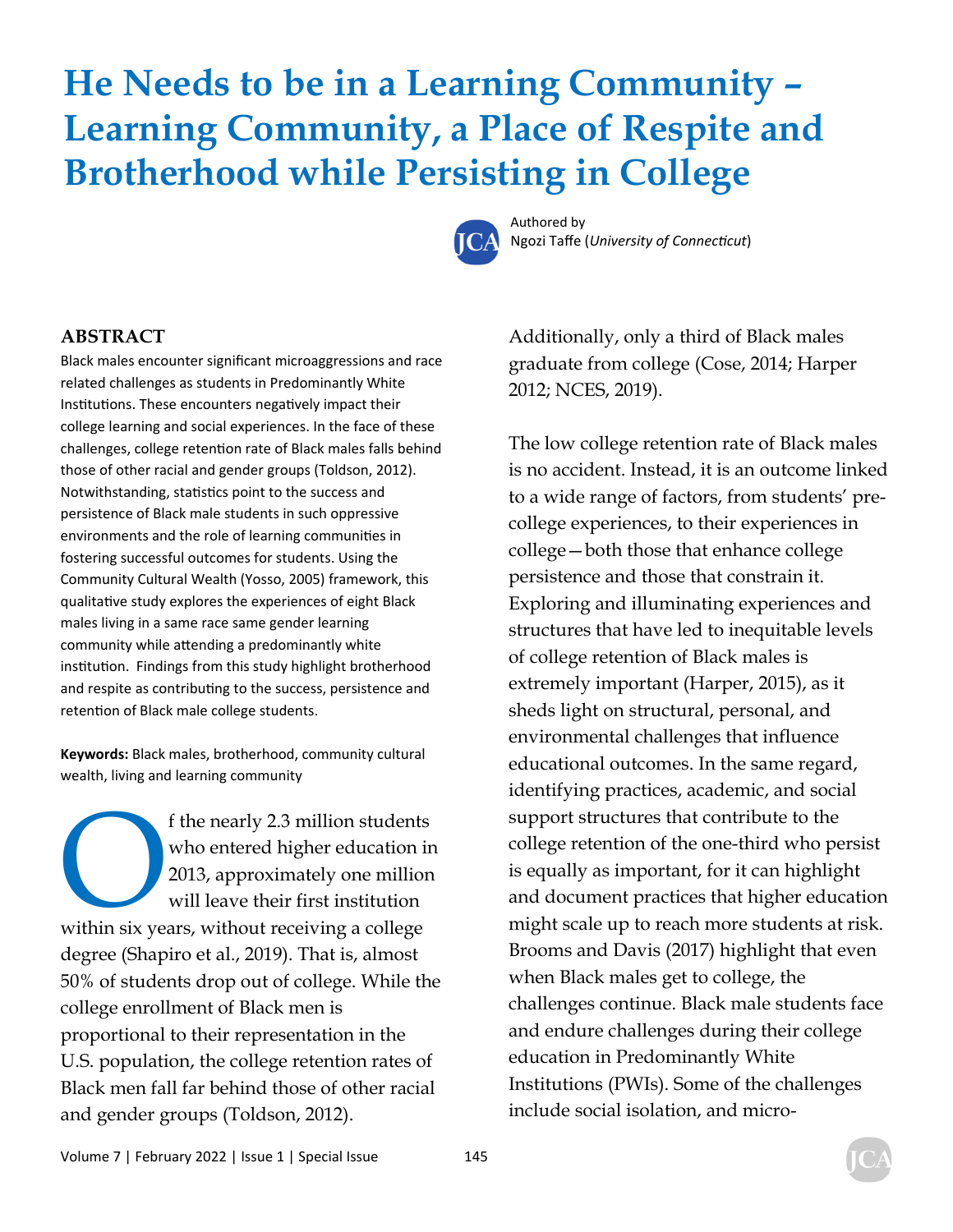aggressions, all of which can negatively affect students' learning, social experiences, and ultimate persistence (Brooms et al., 2017). Microaggressions are defined as intended or unintended slights, snubs, or hostile messages that demean a marginalized group and create physiological stresses (Steele, 2010). For example, thinly veiled slights like, "You are so articulate," imply it is unusual for someone of that race to the intelligent; or "You must be here on affirmative action," imply the student did not earn their admittance to college. According to Kim et al. (2013), students' perceptions of, interpretations of, and reactions to microaggressions contribute to their level of success, thus these microaggressions can hamper students' ability to excel academically and earn degrees. To combat these microaggressions and persist through to graduation, Harper (2013) asserts successful Black male students develop meaningful peer and mentor relationships on campus, engage in leadership opportunities, including culturally relevant experiences, and receive support from family members and others. Clearly, though, this is a systemic problem, and one that needs to be addressed on multiple fronts, through the duration of student learning. There exists no one solution, no panacea to redress the abysmally low college retention rates of Black males. Instead, institutions of higher education employ a range of strategies to address low retention rates in their colleges. Some strategies combat stressors and microaggressions while others aim to attract and retain a diverse group of students. One example of these strategies is "themed" housing or learning

communities. Therefore, the purpose of this study is to explore the experiences of Black males who participated in a living and learning community and how engagement with the learning community contributed to their college persistence.

#### **Literature Review**

A growing body of research explores a variety of structures that foster successful college experiences for Black males. This study focuses on such themes that emerge from this scholarship: living and learning communities and their influences on student satisfaction.

#### **Learning Communities**

According to Tinto (1993), the current day practice of learning communities has three things in common. The first practice is shared knowledge. Students engaged in learning communities are encouraged to take similar courses, usually around a central theme. In so doing, they foster a higher level of "cognitive complexity" (p. 2) working and learning together. He argues this high level of cognitive complexity would not easily occur if the courses were dissimilar. The second is shared knowing: learning communities enroll students in similar classes and often times the students reside in designated residence halls, so "they get to know each other quickly and fairly intimately, in a way that is part of the academic experience" (p. 2). By asking students to live and learn together, students engage socially and intellectually in ways that promote their learning and discovery of self when engaged with other experiences and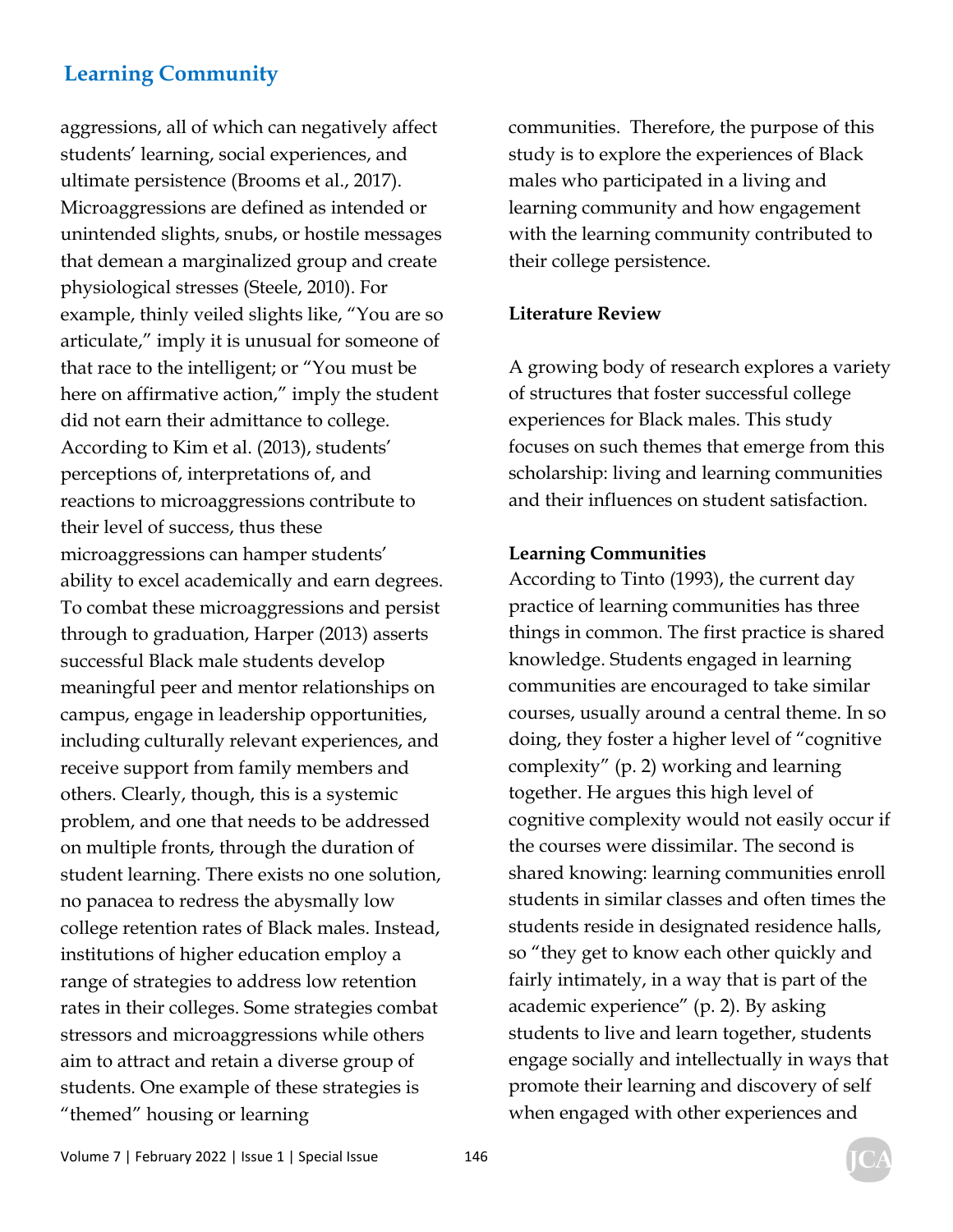thoughts beyond their personal experience. The third is shared responsibility. Learning communities ask their students to be responsible for each other. Collaborative groups are encouraged, and the emphasis is on the success of the collective group. Students typically participate in learning communities during their freshman and sophomore years in college and the communities are typically set up around a theme, e.g., social justice, ecology, women in STEM, engineering, foreign languages, or culture (Brower & Inkelas, 2010). An innovative interpretation of this learning community movement is "affinity housing," which has enabled students who share common identities, or cultural identities, to live together. For example, some universities promote living and learning communities for students interested in Latino and Latin American cultures, as well as students who are interested in studies related to Black/ African American males' experiences. These learning communities are designed to build peer networks and act as a conduit for engaging in scholarly discussions relevant to the communities. In some cases, these communities attract and cater to same-race students and provide an avenue for same-race students to find respite from microaggressions they face while engaged with the larger campus community (Grier-Reed, 2013). These affinity communities or culturally relevant spaces, combined with mentoring programs and other student engagement groups, create peer support systems for students, thereby offsetting challenging

environments students face and increasing their persistence and retention.

### **Learning Communities for African American Male Students**

One of the strategies colleges and universities use in addressing Black male college retention, is the creation of learning communities dedicated to promoting successful college outcomes for Black males. One such example is the creation of the African American Male Initiative (AAMI) in 2002. This initiative was formed by the University System of Georgia (USG) to address issues of Black male achievement in their university (Thomas Hill & Boes, 2013). According to Thomas Hill and Boes (2013), the purpose of the AAMI learning community is to "increase the likelihood that African American males are retained during their first year of college" (p. 39). USG accomplished this by designing a learning community with formal support structures such as mentoring, educational and social programming, academic advising, tutoring, and networking opportunities with business. Thomas Hill, and Boes (2013) conducted a study on the AAMI learning community to determine to what extent degree earning students participating in the learning community were satisfied with the services provided, the effectiveness of the learning community and to learn of any improvements that needed to be made. Findings of the Thomas Hill and Boes (2013) study indicate students were satisfied with the resources and services provided by the learning community. The students also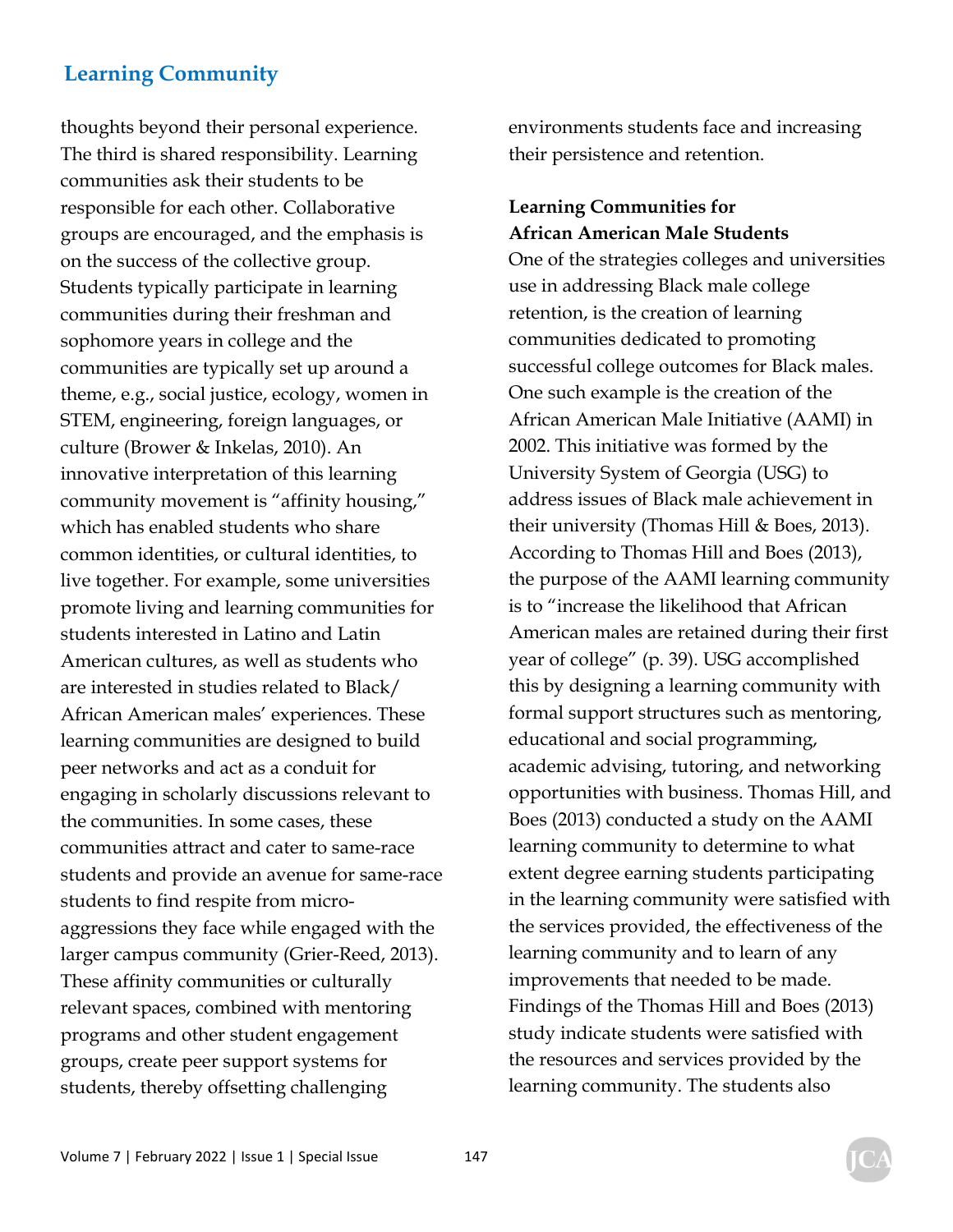reported positive relationships with other learning community participants, faculty and staff. Finally, the study participants credited the AAMI learning community with "keeping them motivated and focused on their academics" (Thomas Hill & Boes, 2013, p. 54). These findings reported by Thomas Hill and Boes (2013) are consistent with prior research by others including Strayhorn, (2010) and Zhao and Kuh, (2004), which report that supportive campus environments and structures such as learning communities enable successful outcomes for students.

#### **Theoretical Framework**

I use Community Cultural wealth theory (Yosso, 2005) to inform this study and to highlight various embodied capital or assets Black male students possess that contribute to their persistence and college retention while facing challenging environments.

### **Community Cultural Wealth Theory**

Yosso (2005) asserts community cultural capital encapsulate values, skills, assets and other forms of capital possessed by minority groups or People of Color (POC). Yosso (2005), using a Critical Race Theory (CRT), conceptualizes these various forms of community cultural wealth. These forms of community cultural wealth include: 1) aspirational capital which refers to the ability to allow oneself or children to develop resiliency and maintain hopes or dreams of a better future even in the face of opposition; 2) linguistic capital, the intellectual and social skills attained through the ability or lived

experiences of communicating in more than one language or style; 3) familial capital, a commitment to family – nuclear and extended, to a community that builds on shared history, a shared commitment to the communities' resources including caring and providing coping mechanisms for members of the community; 4) social capital, including community resources, peer groups, churches, youth groups, mentoring groups that provide emotional support, financial support or academic support as the student pursues higher education; 5) navigational capital, skills of maneuvering through social or academic institutions – in particular, institutional structures that are hostile to People of Color (POC); and 6) resistant capital, the motivation to challenge inequity and fight for social justice. These six forms of community cultural wealth challenge the deficit thinking of cultural capital as it relates to Black men in college and brings to light the various forms of cultural wealth/capital Black male students possess and capitalize on to persist through college.

### **Methods**

In this qualitative study, a phenomenological design is used to inform the experiences of Black male students living in a learning community while attending a PWI. According to Neubauer et al. (2019), phenomenology is "an approach to research that seeks to describe the essence of a phenomenon by exploring it from the perspective of those who have experienced it" (p. 91). Essentially, this method of inquiry focuses on the study of an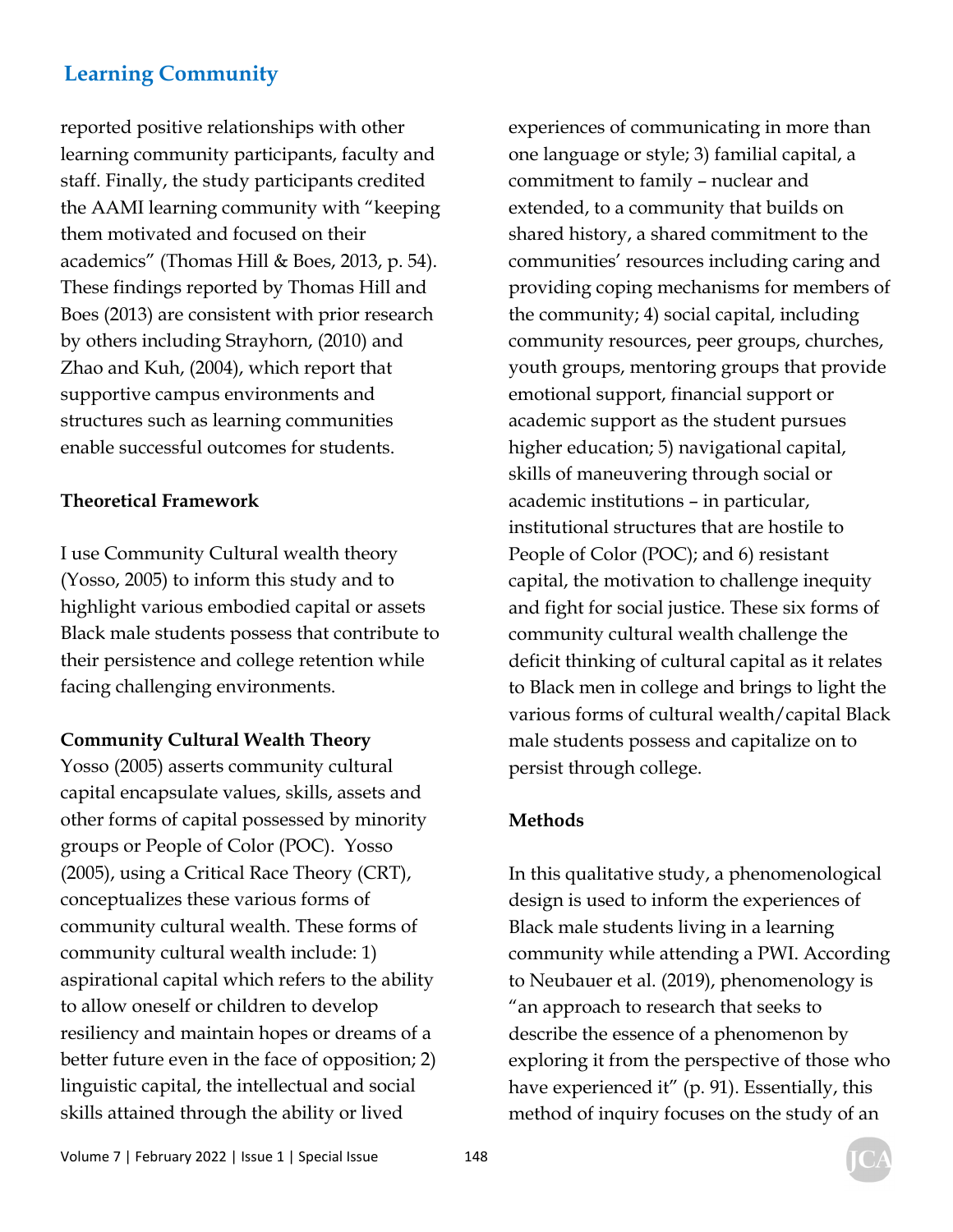individual or a set of individuals' lived experiences in the world and allows researchers to describe what certain experiences are like for participants (Neubauer, et al., 2019). The goal of this type of inquiry is to describe the meaning of the experience from the perspective of what was experienced and how it was experienced (Moustakas, 1994).

#### **Research Question**

The objective of this study was to explore the experiences of Black male students living a culturally relevant and gender specific learning community, and to understand how peer, cultural, and gender specific institutional structures can influence the experiences of Black males in PWIs, the research question explores the interconnectedness between retention rates, and the living and learning community. The research question guiding this study was:

*What are the learning and social experiences of Black male students living in a Black male learning community while attending a PWI?* 

#### **Setting**

The setting for this study is a Black male learning community – "Webster House," in a large U.S. public research university located in the northeastern part of the United States. For the purpose of this study, I refer to this institution as "Winchester College," which is a predominantly white institution (PWI) enrolling approximately 18,000 undergraduate students. An estimated 15,000 students are enrolled in the main campus and about 3,000 at other locations within the state. The university includes several schools and colleges with various undergraduate degrees and over 100 majors, as well as graduate and professional degree programs.

The Webster House learning community, which was established four years ago, consists of freshmen and sophomores, a cohort of 40 to 50 students split somewhat evenly by graduating class. Members of Webster House reside on a single floor in Bryant Hall, an eight-story building dedicated to housing various learning communities on campus. This approximately 200,000 square foot residence hall provides students many opportunities to engage with each other and pursue interests based on their academic majors, interests, or background. A team made up of a faculty director, graduate assistants, peer mentors, student leaders, and staff from residential life (student affairs) led the learning community.

Students apply to join Webster House once they are admitted to Winchester College or after their freshman year. Once accepted, new students are welcomed during a pinning ceremony. Alumni, upperclassmen, and parents are encouraged to participate in the welcoming ceremony. The faculty director, Dr. Ogem, welcomes incoming students, using the opportunity to set the vision for the new class. The vision is focused on promoting a culture of excellence, accountability, and brotherhood. Upperclassmen pin new students, an experience a participant

Volume 7 | February 2022 | Issue 1 | Special Issue 149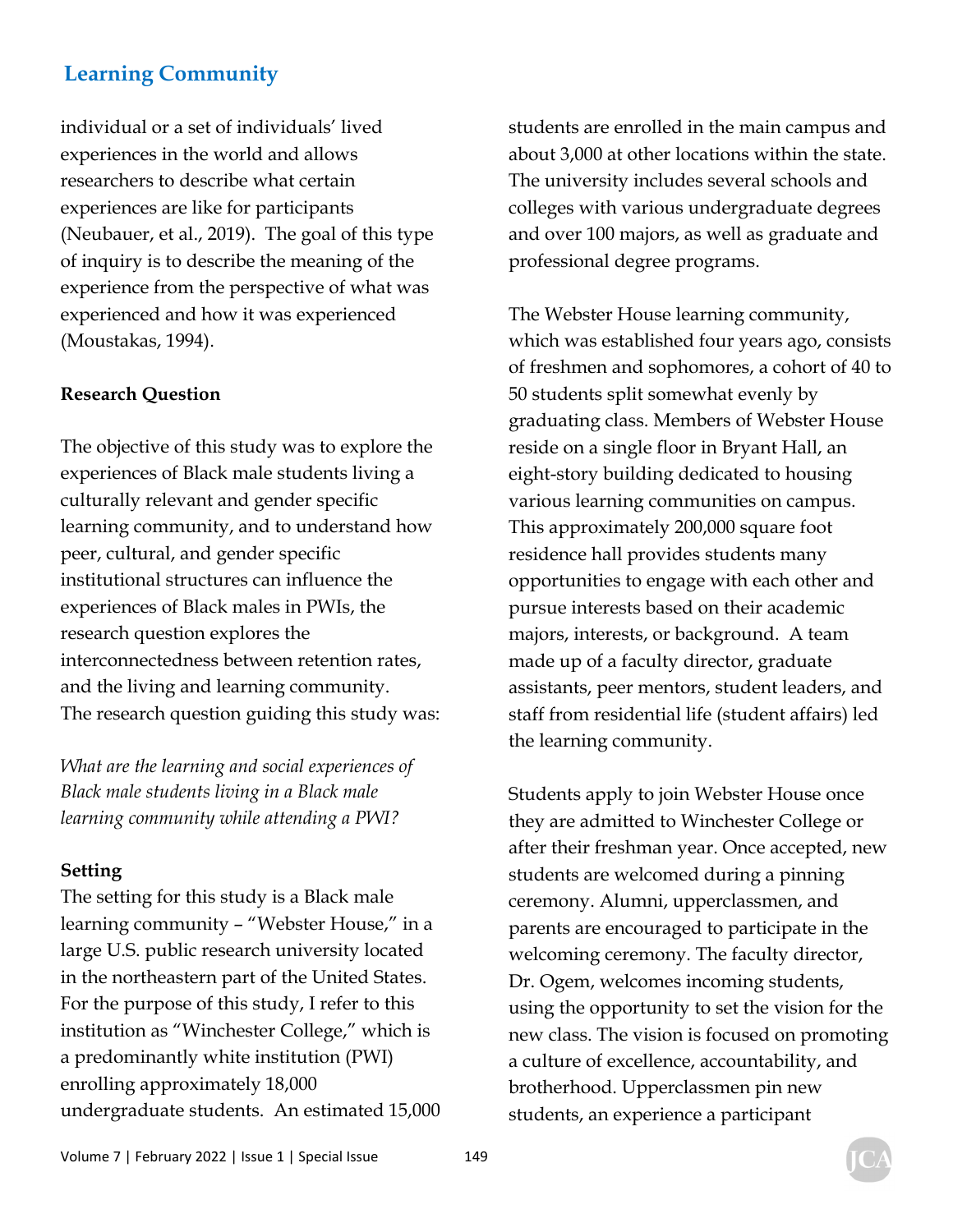described as "passing of the torch" to the next class, "We are keeping the legacy going."

#### **Participants**

As this study targeted a specific group, I used purposeful sampling to select study participants. Purposeful sampling is used to identify and select individuals or groups who are knowledgeable and have experienced the studied phenomenon (Creswell, 2007). The participants were selected from the PWI's population of males living in a learning community for Black males. During the 2018- 19 academic year, Black undergraduate males comprised of about two percent of the total undergraduate enrollment in the main campus of this university. Of this number, 40- 50 students lived in Webster House.

Prior to initiating the interviews for this study, I requested and received approval from the university's Institutional Review Board (IRB). Once I received approval from the IRB, first I contacted target recruitment participants who consisted of faculty, staff, and students in the target institution. Some of these individuals I met previously, and I identified others based on my familiarity with the Webster House. I purposefully targeted these individuals, because: 1) they worked directly with potential study participants, 2) knew students who would be interested in conducting the study, and 3) could provide me with information about peer group and mentoring sessions where I would conduct observations. Using information obtained from target recruitment participants, I used

snowball and convenience sampling (Creswell, 2007) to contact potential study participants via email. Pseudonyms are used in referring to the participants.

Eight students participated in the study: one sophomore, two juniors, one senior and four students currently in graduate school. The distribution of the graduating class in this study is significant because it speaks to the length of time the students have been in the PWI and potentially the breadth of their experiences. The inaugural freshman class of Webster House graduated with a four-year degree in May of 2020. Seniors and graduate school study participants who were members of the learning community from the onset of the program spoke of their experiences prior to, during, and after participating in the learning community.

Three of the eight participants self-identified as African American, one as African, one as Caribbean, and one as "other." I collected ethnicity data with the understanding Black Americans are a polylithic group. The diversity among Black people and Black males in the study may account for potential differences in experiences. Participants selfreported their GPAs, which ranged from 1.9 to 4.0 with a mean of 3.17. The demographic data are self-reported.

Half of the study participants self-reported engaging in pre-college experience programs. In this study, pre-college experience is defined as academic programs participants engaged in on a college campus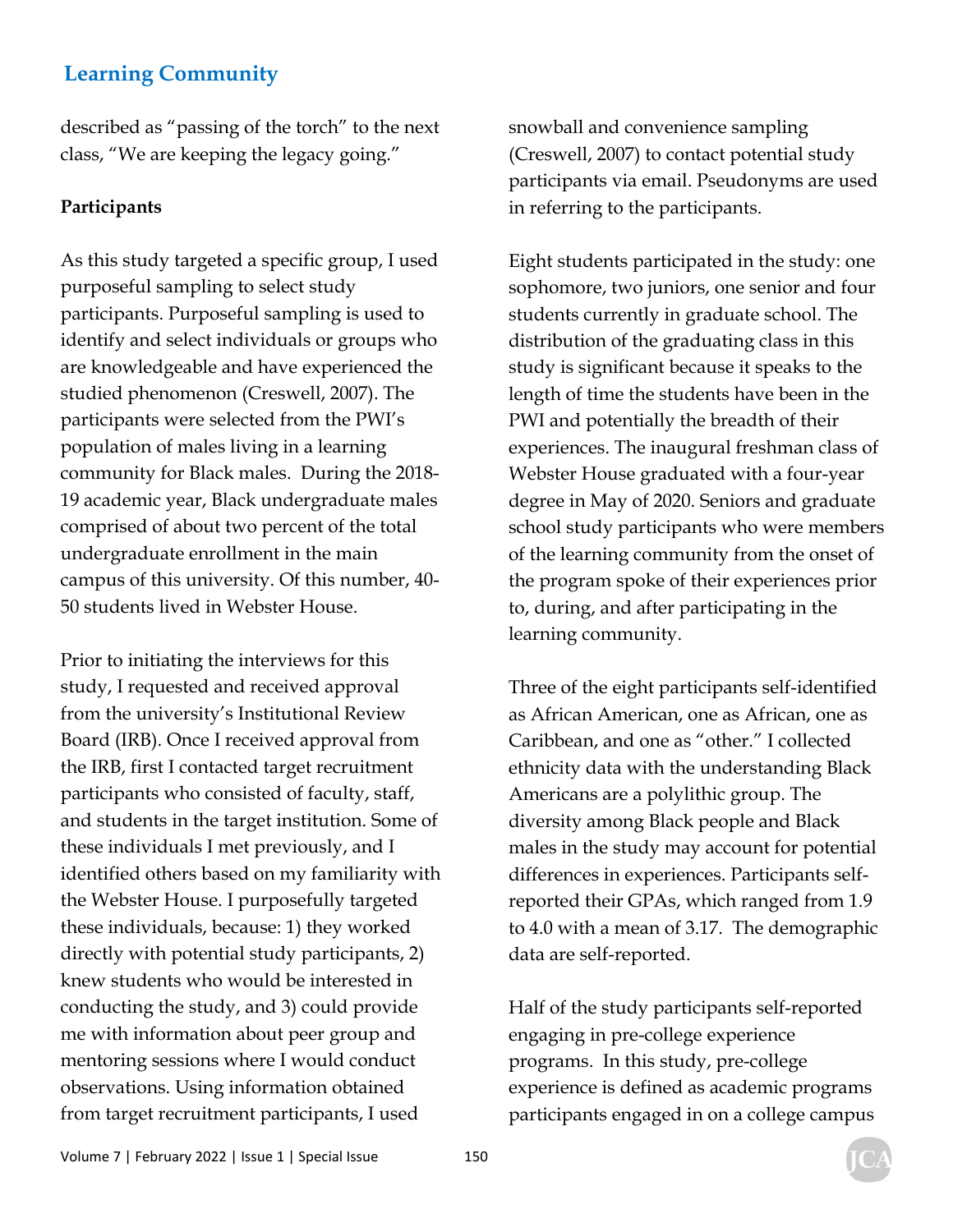### Table 1.1

Demographics—Household Income Level

|                                    | Demographics - Household Income Level           |                                                             |                         |
|------------------------------------|-------------------------------------------------|-------------------------------------------------------------|-------------------------|
| Low Income                         | <b>Middle Class</b>                             | <b>Upper Middle</b>                                         | High Income \$150,000 - |
| \$20,000-\$44,999                  | \$45,000-139,999                                | \$140,000-\$149,999                                         | $$199,999 +$            |
| 3                                  | 5                                               | $\boldsymbol{0}$                                            | $\bf{0}$                |
| Total number of Participants $= 8$ |                                                 |                                                             |                         |
|                                    |                                                 | (Table HINC-01, 2018 Household Income Survey, U.S. Census.) |                         |
| Table 1.2                          | Demographics-First Generation College Student   |                                                             |                         |
|                                    | Demographics - First Generation College Student |                                                             |                         |
| Yes                                |                                                 | $\overline{\text{No}}$                                      |                         |
| 5                                  |                                                 | 3                                                           |                         |
| Total number of Participants $= 8$ |                                                 |                                                             |                         |
| Table 1.3                          |                                                 |                                                             |                         |
|                                    | Demographics-Mother's Education Level           |                                                             |                         |
|                                    |                                                 | Demographics - Mothers Education Level - Highest Completed  |                         |
| No formal education                | <b>High School</b>                              | Assoc./Undergraduate degree Graduate degree                 |                         |
|                                    |                                                 |                                                             | $\bf{0}$                |
| Table 1.4                          | Demographics - Father's Education Level         |                                                             |                         |
|                                    |                                                 | Demographics - Father's Education Level - Highest Completed |                         |
| No formal education High School    |                                                 | Assoc./Undergraduate degree                                 | Graduate degree         |
| 1                                  | 3                                               | $\overline{2}$                                              | $\overline{2}$          |
| Total number of Participants $= 8$ |                                                 |                                                             |                         |
|                                    |                                                 |                                                             |                         |

Volume 7 | February 2022 | Issue 1 | Special Issue 151

 $\mathbf C$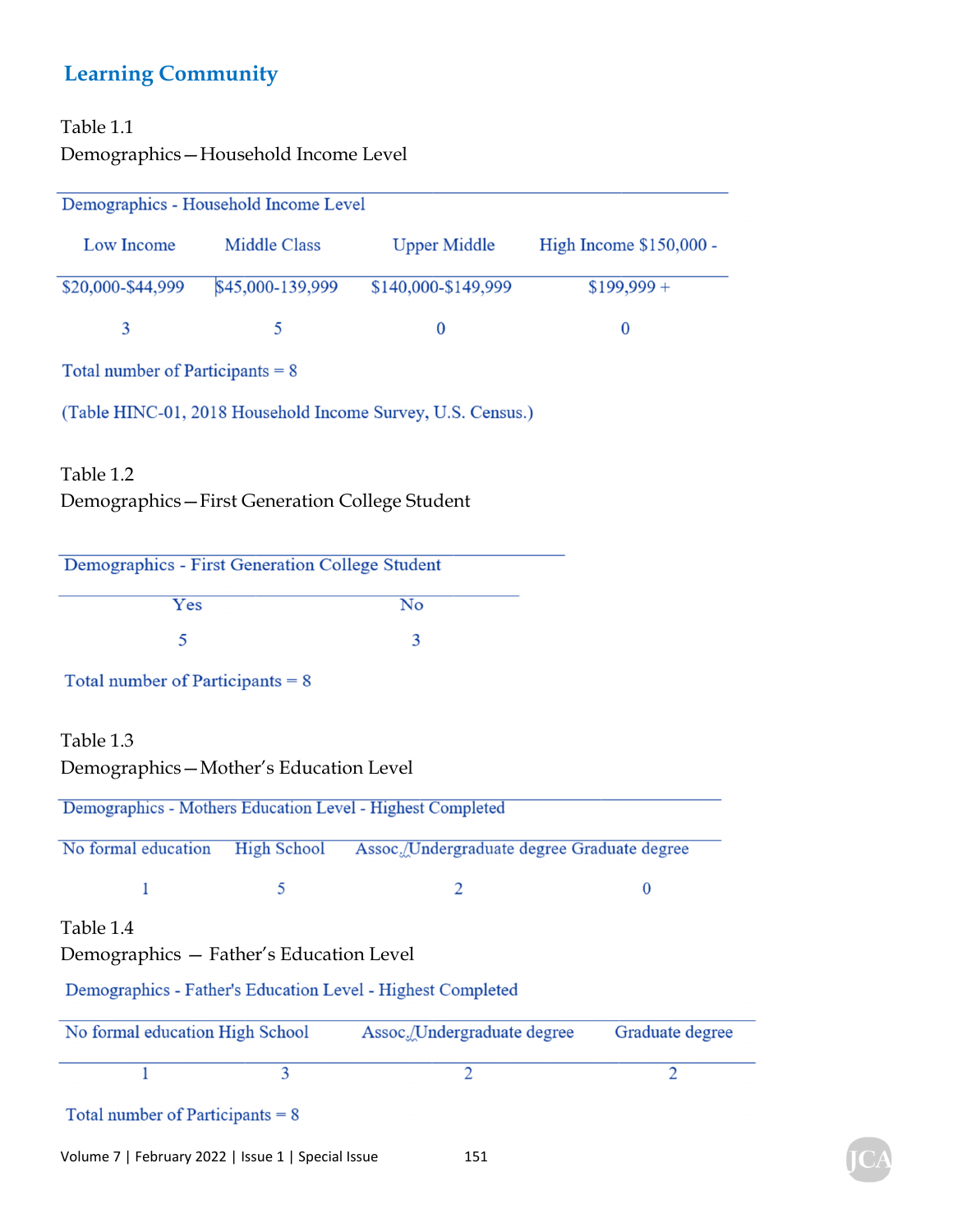as a high school student prior to enrollment at the university. Five of the study participants reported living in a dual parent household, while the remaining three reported belonging to a single parent household. Six grew up in urban settings, two in a suburban setting. All participants reported coming from low or middle income households. Family education level of participants ranged from no formal education to graduate degrees. Participants pointed to mentors, counselors, faculty members, success coaches, and parents as sources for inspiration and but relied on student support services and mentors from the learning community to navigate the nuances of academic structures.

### **Data Collection and Analysis**

This phenomenological method of inquiry involved interviews and observations. Using Seidman's (2006) interview techniques, I conducted separate interviews in private offices or spaces with each participant. In the interviews, I asked open-ended questions, which enabled the participants to engage in the interview process freely, articulating their experiences in voice and on their terms (Creswell, 2009). In the initial interview, I discussed the context of the study with participants. This allowed me to build rapport and allowed the participant to feel at ease prior to delving into the interview questions. Following the first set of interviews, I reviewed collected data and interview protocols, for the benefit of modifying subsequent interview protocols if needed

(Creswell, 2009). After each interview was completed, I transcribed the audio recordings, reviewed the transcription for accuracy, and using file locker, I then made available the transcribed interviews to participants for the purpose of member checking. About half of the participants accepted this offer, while the other half did not.

The second interview allowed participants to follow up on the initial interview and expand on questions I had asked in the initial interview. The third interview was reserved for any follow up questions I had. However, I achieved data saturation after the second set of interviews. Each interview ranged from 45 to 180 minutes.

Using techniques by Miles and Huberman (1994), while reviewing and analyzing the transcribed data, I made notes of repetitive key words, phrases, sentences, highlighting or underlining them in the transcribed documents, and making remarks alongside the margins of the printed documents. I repeated this process for each interview and all transcribed data. Then, I created a table linking key words, phrases or sentences to common themes and then to broader categories. I also looked for possible connections, and linked key words and phrases such as satisfaction, mentoring, perception of self, academic and social experiences to the transcribed data. With this process, I noted the connections and documented common themes and categories. In addition to interviews, I conducted two informal observations. The first observation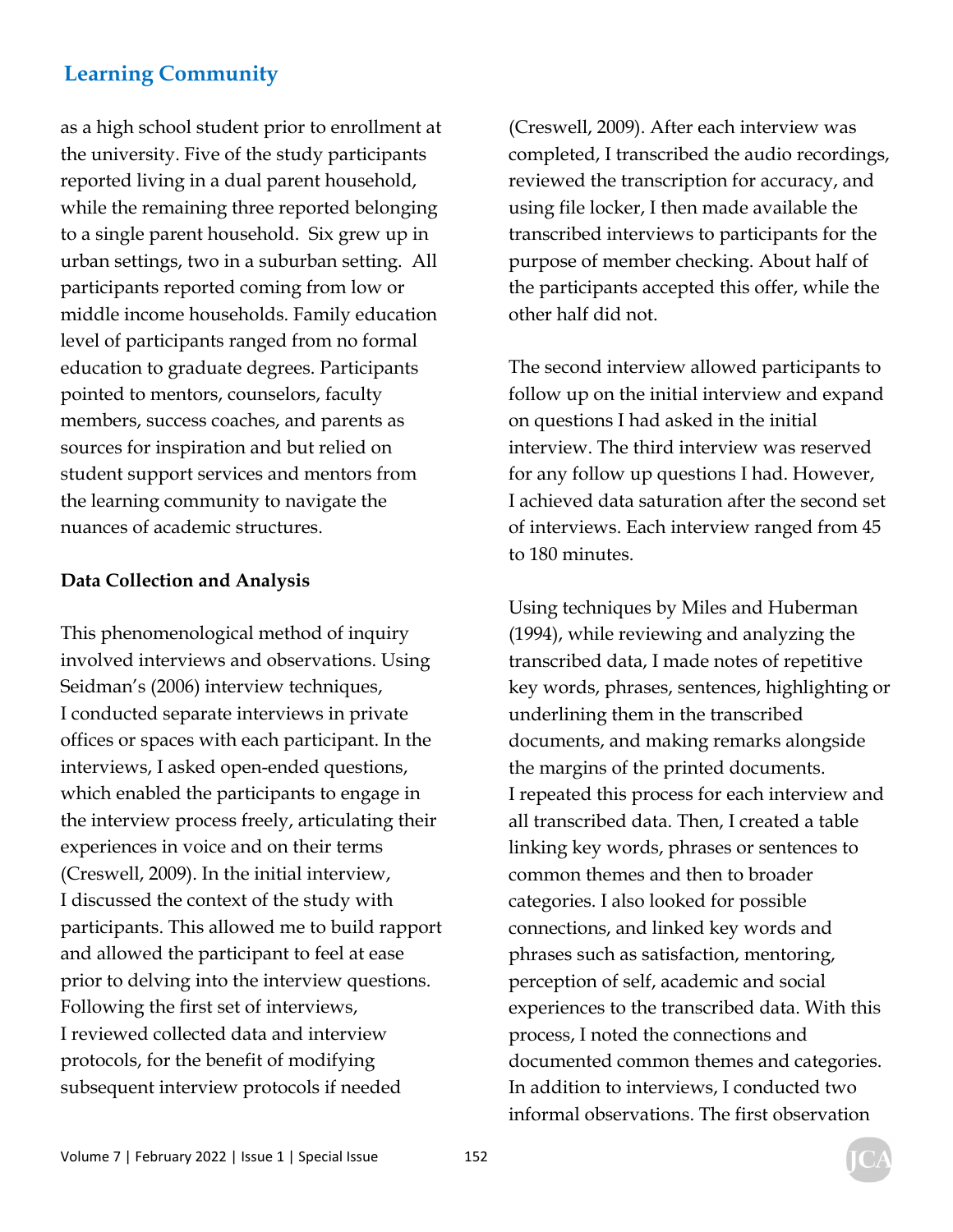was at a Webster House team meeting. The team meeting was in preparation for an arranged trip to D.C. The meeting, which lasted for a little over an hour, was used to discuss details of the trip including the specific functions the group was to attend, networking opportunities. The meeting included instructions for preparations the students had to make in advance of the trip such as informing their professors of their whereabouts and staying on top of their academic work while traveling. The second observation was a three-hour community building retreat at the start of the academic year. This retreat consisted of a series of activities. Participants congregated in smaller groups and were asked to engage in a series of team building activities. For both observations, using memoing techniques (Miles & Huberman, 1994), I drew parallels between themes or salient concepts in the data collected from my field notes, highlighting key takeaways from discussions, and capturing student-to-student interactions and interactions between students and their advisors. Outliers or unusual experiences were noted, documented and highlighted in the findings and I repeated the same process outlined above.

#### **Trustworthiness**

**Credibility.** As in all qualitative and quantitative research, the researcher's personal biases, lens, or perspectives may influence the research methodology, interpretations, results and, therefore, affect the credibility of the results. This takes several forms in this study. First, the same race positionality of the study participants and researchers as Black persons, presents benefits and challenges. One such benefit is that participants may feel more comfortable to discuss racially sensitive experiences with a same race researcher. That said, sameness in race or ethnicity goes not guarantee similarity in lived experiences. In this study, participants names are withheld, as well as the names of the schools and colleges involved in the study. Steps such as these ensure the confidentiality of the students and institutions. Alternatively, the personal experiences of the researchers as members of this ethnic group may have influenced data interpretation. To address this, I used bracketing technique to limit the assumptions and preconceptions held prior to engaging in the study. Moreover, I performed participant member checks; wrote detailed memos; and kept documentation for an audit trail (Patton, 2002).

#### **Findings**

Study participants discussed their experiences in Webster House. They describe a sense of brotherhood felt within the group of students, their ability to make connections within and external to the community, and their use of Webster House as a place of respite—a place where they can re-charge and learn constructive ways of dealing with microaggressions. They credit mentors, advisors and the Webster House faculty director for providing guidance, academic support, and for driving them to seek out and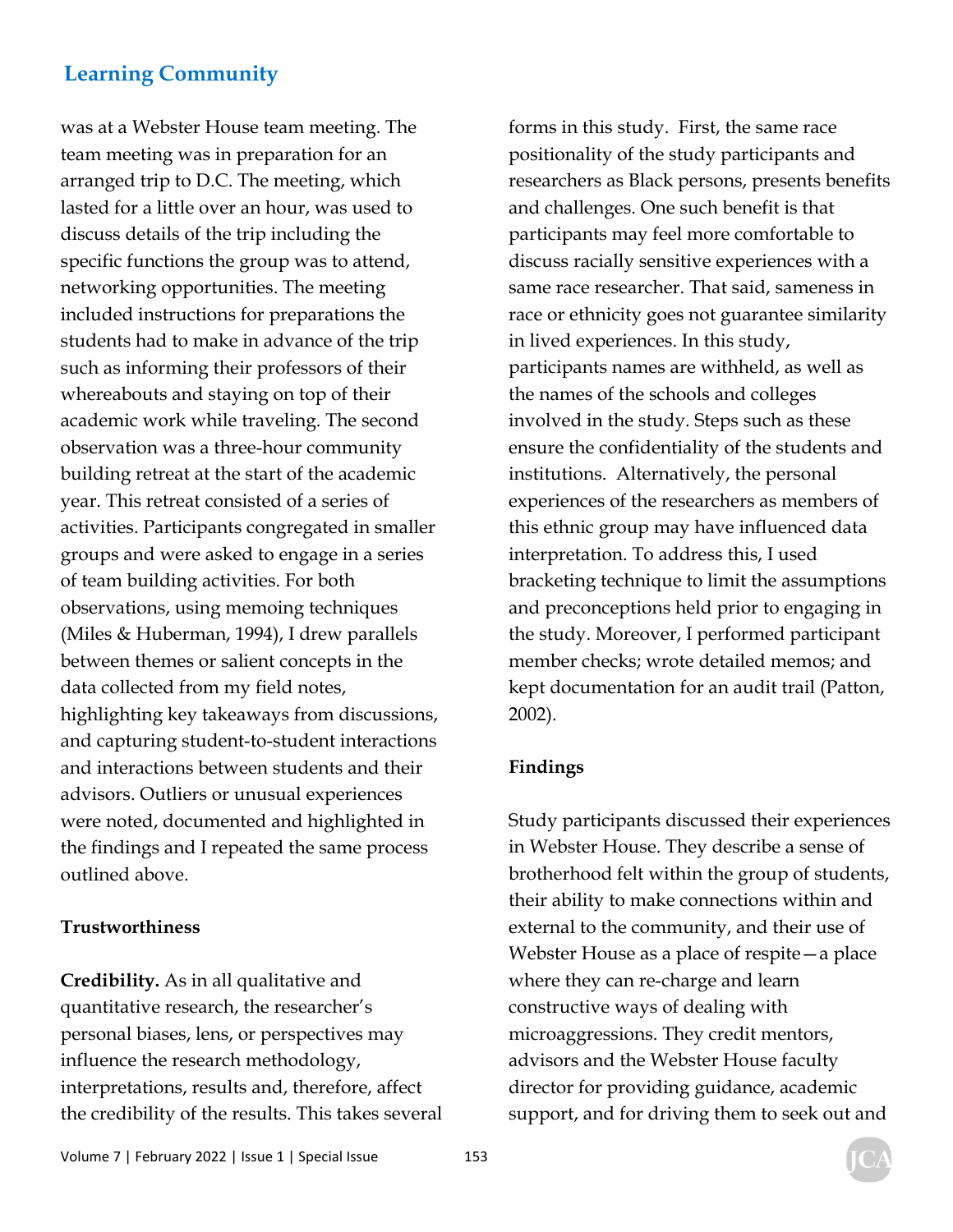stay focused on their academic and professional goals.

Two salient themes emerged across the participants' experiences. The themes are (1) brotherhood and (2) respite.

#### **Brotherhood**

A common theme among study participants is the role Webster House played in supporting their holistic development as students, including the support of their academic, intellectual, emotional, and social needs. In particular, by being a space where the students can return to after navigating uncomfortable or unwelcoming spaces on campus, Webster House is a place of refuge, a place where Black male students can meet with and develop friendships with students that are like them, students and advisors who understand the unique challenges they face, and a safe environment where they can recount their experiences, gain affirmation, and receive guidance. For the study participants, Webster House catered to these needs by providing formal and informal support structures, which filled a gap that was largely unmet by the larger campus community. Formal structures includes mentors, advisors and counselors, structured study sessions. While informal structures includes the formal interactions with same race same genders peers who are present and understand challenges you may be going through. By catering to this need, Webster House positively altered students' experiences in the institution.

While academic support was central to the Webster House mission and appreciated by staff and students alike, also important were the different kinds of social support that students received to get through their daily lives. "You are not invisible." "Someone cares." These messages – "we're family," "here's how you do this," "here are the resources you need," address needs of these young Black male students that may be ignored by the larger university. Essentially, Webster House strategically uses several mechanisms to build social cohesiveness. Consider one meeting I attended, which was held to reconnect with students after the first week of classes and to prepare them for an upcoming networking trip to Washington, DC. Punctuality and personal accountability are highly emphasized. The meeting was mandatory. As students filed into the meeting room, they signed in using an iPad passed around from student to student. The graduate assistant, Stanley, facilitated the meeting. In preparation for the upcoming trip, no detail was spared. Stanley went through a detailed agenda for the entire multi-day trip, including arrival times, departures, and the itinerary of various events students were expected to attend. The students learned what items on the trip agenda were optional, and which were mandatory.

*You will need several dress shirts, ties, dress pants, and a suit or dress jacket. Make sure your shirts are ironed well! Do not forget your tie! Who needs a tie? Do you all know how to tie a tie? I need a couple of volunteers to help tie ties.*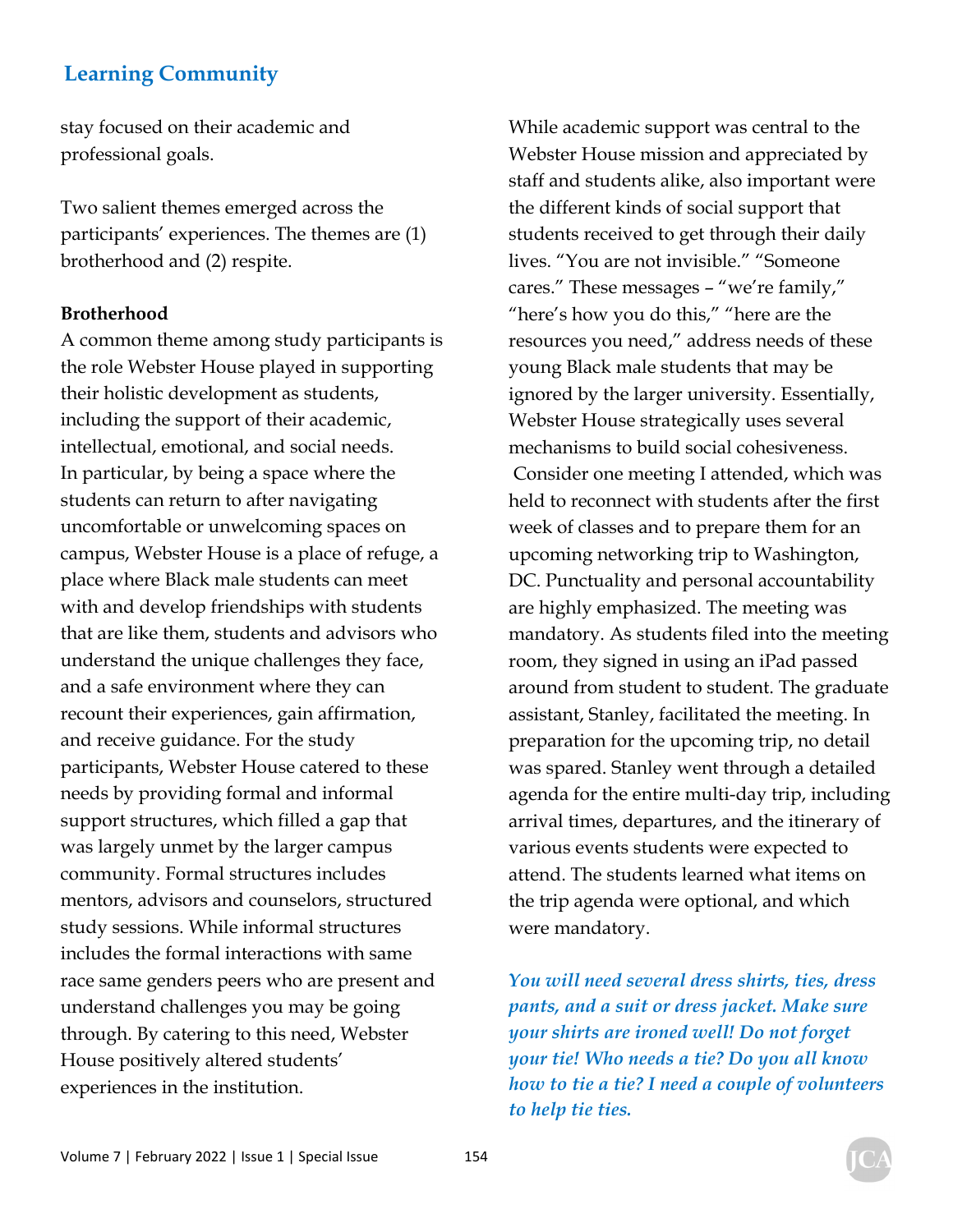*One student suggested, "You can look up on tying ties on YouTube! Once you have it tied, when you take it off, loosen it a bit and slip it off your neck, then hang it up so you do not have to tie it again the next time."* 

*Stanley continued, You can certainly look up tying your tie on YouTube, but if you need help, I and these other folks (pointing to the volunteers) can help you tie your tie. I will also bring extra ties and shirts in case you guys forget to pack them. If you need any help on the trip, come see me.* 

Drawing from Yosso's Community Cultural wealth theory, students' navigational capital are built by learning to prepare for and engage in a networking event. Students are expected to engage in discussions and are taught how to approach professionals in a networking event, how to engage in meaningful conversations during the event, how to dress, and what to wear. But there's a back-up plan, as well. A staff member will be there with extra ties and the knowledge of how to tie them – there is a system of support whenever help is needed. The advisors and Stanley also counseled students on conduct at the networking event.

After the students and their advisors returned from the trip, Stanley sent an email to students, reminding them to follow up with the individuals they met during the series of networking events. In his email, he embedded a written template with prompts on how to initiate conversation with prospective mentors.

The "brotherhood" like social support structure in this community of Black male students includes providing students a safe space with mentors and advisors who share the same or similar experiences as members of the learning community. The sense of brotherhood, all for one and one for all, "I got you," "I have got your back" was evident. The unspoken creed of Webster House was that of solidarity, trust, and unwavering support - I will provide all the necessary information to you but if you fall short, I am here for you, as evidenced in Stanley's actions and words. "Do not forget to bring your dress shirts and your ties, but if you forget, I will have extras for you." Participants saw the level of caring and mentoring provided by their advisors as further evidence of strong investment in the group's success, helping to make it cohesive. The support structure fostered a feeling of belongingness, an expected standard of excellence, and a space where students can "let their mask down," open up and share their personal and academic concerns with peers and advisors, knowing that "they will not let them fail."

#### **Respite**

An important factor in shaping students' educational outcomes is the social support present at the academic institution (Hallinan, 2006). Social support systems include friends, family, peers, and advisors who play an important role in supporting and encouraging students in times of stress, and also celebrating with students in times of triumph. The mere presence of a supportive peer group is a source of comfort to the student –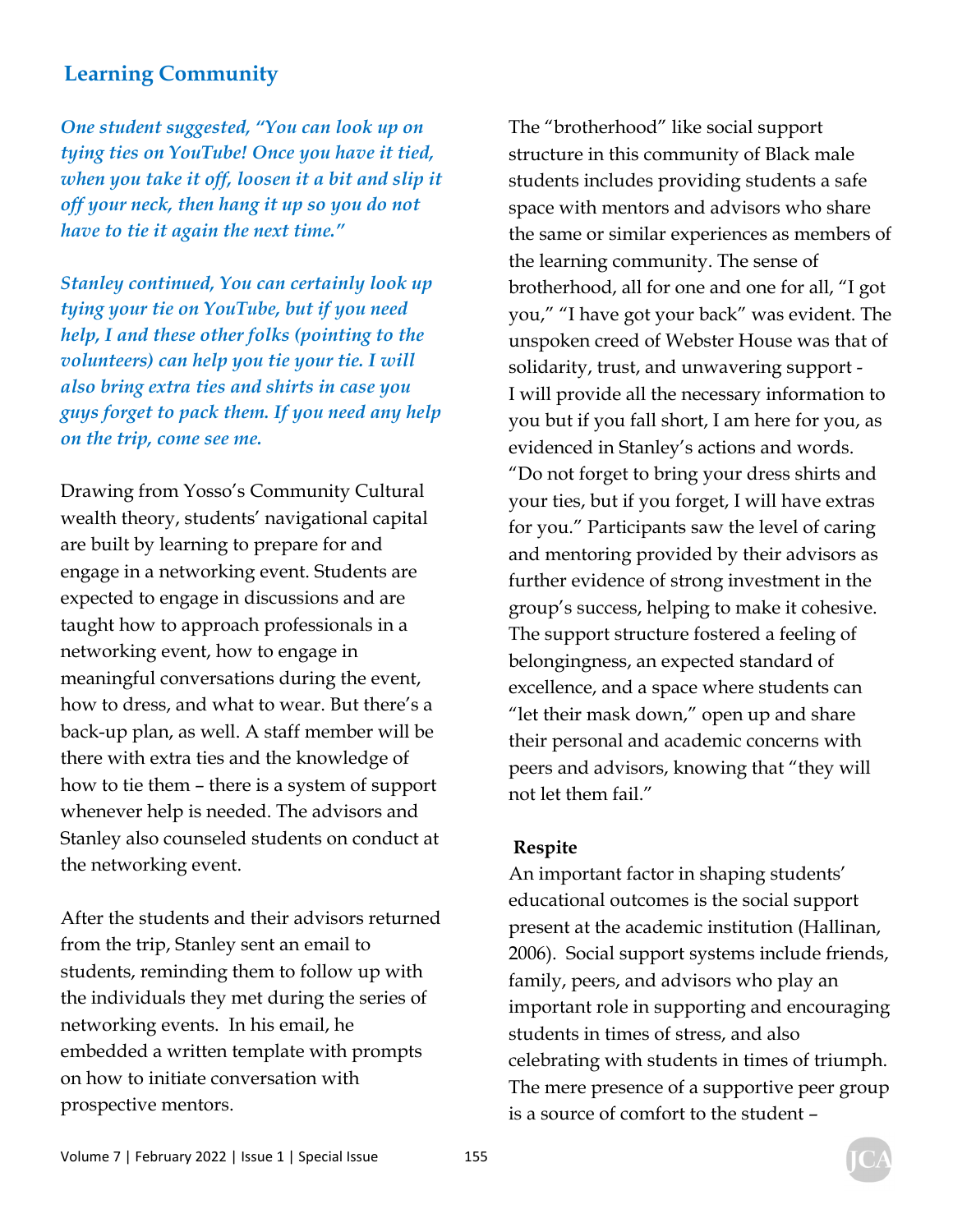knowing that the support structure is there when it is needed.

At the start of the academic year, Webster House organized a retreat, a team-building event aimed at fostering relationships between the incoming freshmen and returning sophomores. All participants highlighted the sense of belongingness and social support in Webster House as one of the factors that has contributed to their positive experiences in college. Randall, a junior, recalled his experiences:

*I was so excited to start school here. However, when I went to freshman orientation, everyone in my orientation group was White. There literally was not a single Black person in my group. I felt alone and out of place… like I did not belong because I could not relate to anyone there. But when I finally went to Webster House, it was welcoming. It was filled with people that looked like me, that have the same culture as me, that understand where I come from. It was move in day and the older students helped us move in. It was a very welcoming experience. I got to meet everyone on my floor and learn about their majors. I also had help from the student support center on campus, so it made my transition from high school to college a lot easier. Being able to have a conversation with someone and to have that person relate to you on some level is very important. Being a first-generation college student, I did not have a lot of knowledge as to how things work on campus. The advisors and older students at Webster House would provide guidance on when to add or drop a* 

*course, how to change majors, they would reinforce that I belong on this campus, but they also saw beyond the academics. They would ask how you are. "How is your family? How is this? How is that?" They have worked with students like me and they understand my struggle. If I did not have Webster House, or the support, I definitely would not live on campus.* 

Randall's engagement with Webster House enhanced his navigational capital. It helped him access student support services, learn from other young Black men about their majors and their experiences on campus, offered him emotional support and access to resources.

Study participants regularly referred to Webster House as a place of respite. Dwayne describes this as the sense of "I see you." I understand you. I am here to listen, I support you, not necessarily that we are going through the same thing, but I acknowledge that you are going through something. You are not invisible. Your pain is visible, it may not be visible to everyone, but I see you, and you know that I see you, you can talk to me. Dwayne describes it as the ability of "letting one's mask down" - the ability to be in a space where one is comfortable enough to share one's voiced accounts and narratives of racist incidents targeting Black males such as incidents dealing with microaggressions, false accusations, or stereotypes. Dwayne describes his experience: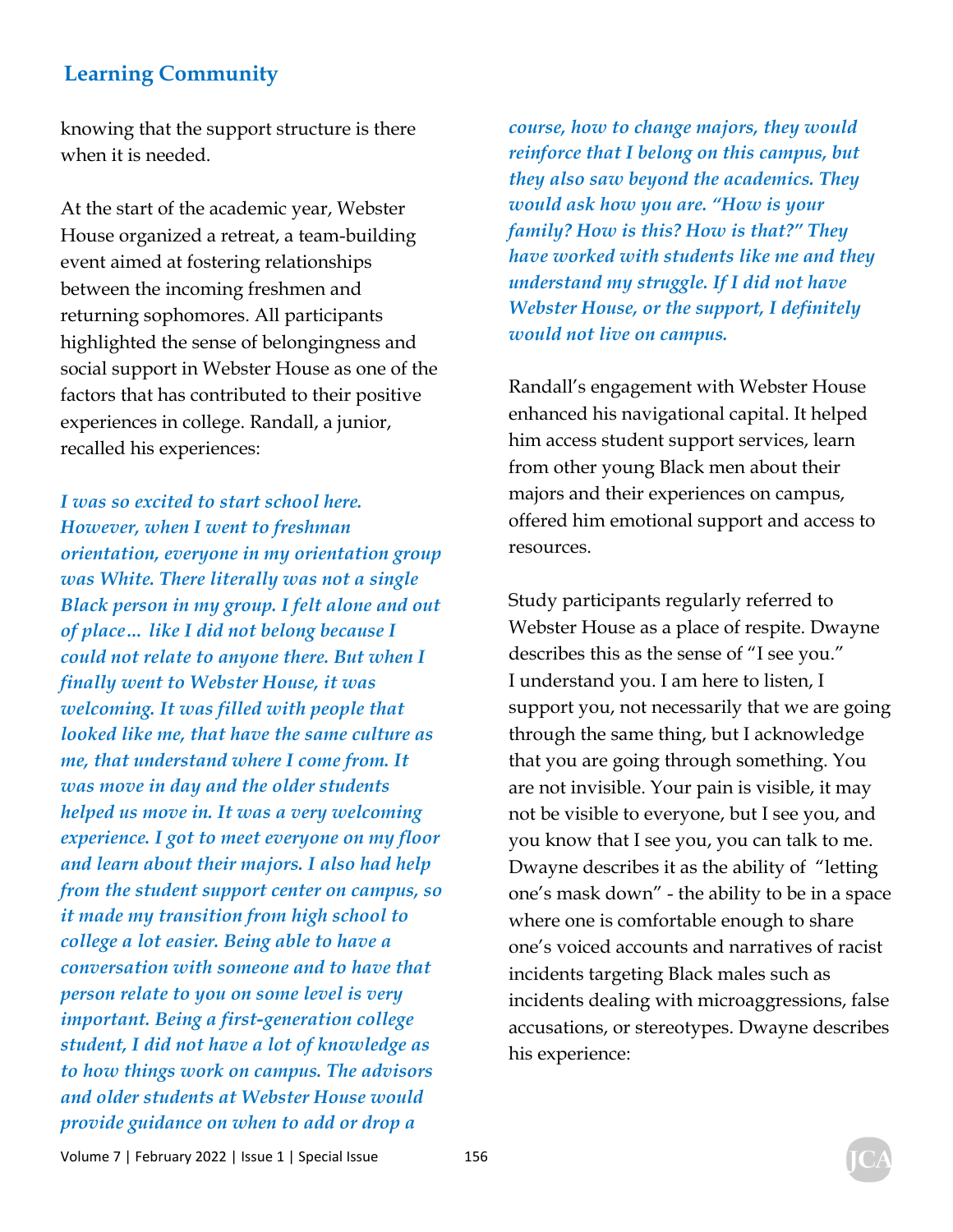*Sometimes, the day-to-day life on campus can be challenging. Even as a leader in various campus organizations, there have been times when I found myself falsely accused, I am the default suspect when things go awry. Each time I have to make a conscious decision to put these incidents behind me and not let it escalate or physically affect me. In sharing these experiences with my advisors, they suggest ways I can respond to or deal with those situations. I also share my story is a way to de-stress. It provides an avenue for other students like me to learn from my experiences and hopefully develop their own mechanisms of dealing with it. My job is to focus on my school work, and be the best I can be, in spite of what is happening around me. I go by a motto: "If there's no enemy within, the enemy on the outside can do me no harm."* 

The social support created by this learning community provides a haven for high achieving Black male students, a place where they can gain peer support, commiserate with others and develop mechanisms for responding to racism or racist stereotypes (Harper, 2015).

#### **Discussion**

Black male students in Webster House are actively engaged in their learning community. Referencing the research question, the experiences provided by the formal and informal structures such as study halls, formal networking sessions, create a feeling of connectedness among members of this group. In addition, the presence of same race, same

gender mentors who can relate to the students' experiences appeared to help offset and assist students in navigating microaggressions and other unpleasant experiences the students endure while attending the university.

Study findings highlight that students participating in the various programs offered by the learning community are supported academically and socially as they strive for excellence in their academic pursuits. Indeed, while engaging in the various programs offered by Webster House, the young men were building on and leveraging various forms of capital. For example, in learning to strive for excellence, they strengthened their aspirational capital by way of developing or surpassing the academic and professional goals they had prior to engaging in Webster House. The participants aspired to graduate college prior to Webster House, however after being part of Webster House, their aspirations included graduate level work and professional degrees. They compounded their social capital by networking, engaging and leading several organizations, and expanding their peer groups. In learning to effectively network and navigate the structures within their university, they strengthened their navigational capital, by way of developing the necessary skills to maneuver organizational structures that may be unwelcoming to them. For example, navigating through their PWI. Essentially, in being part of Webster House, and engaging in various programs, Black male students leveraged their experiences to strengthen the capital they had and accrued

Volume 7 | February 2022 | Issue 1 | Special Issue 157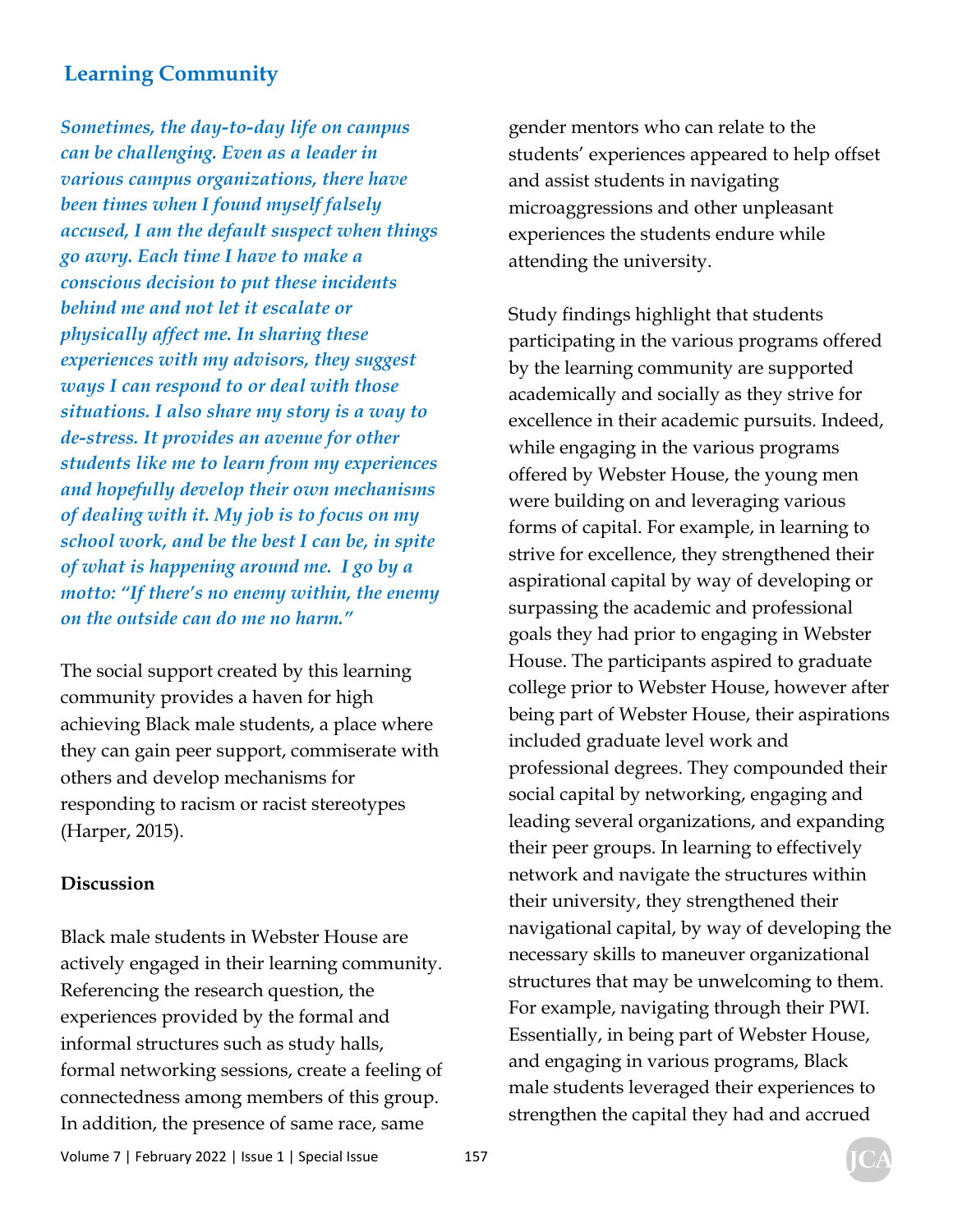new forms of capital.

Yosso (2005) uses Community Cultural Wealth to describe social capital as the ability to leverage community resources such as mentoring groups, peer groups, and other resources within the community to form networks, gain emotional or academic support. The presence of formal and informal support structures offered by Webster House

is consistent with this framework. While the participants brought considerable capital with them to Webster House, the formal and informal structures created, the experiences offered, and the norms and expectations established expanded the young men's cultural capital in significant ways. In addition to developing

their social capital by reaching out to peers, faculty members and strengthening those relationships, they were able to develop a web of networks within Webster House and spanning outside the university through the various networking engagements they were involved in.

Themes drawn from the study demonstrate participation in Webster House enriched students' social and academic experiences. In creating a home away from home, strengthening their cultural capital and creating a sense of brotherhood among

students, Webster House created a path for Black male students to thrive and persist in their academic pursuits.

#### **Recommendations**

In addition to navigating social and environmental obstacles, Black male students strive to perform well academically, develop meaningful relationships with peers and instructors. According to Strayhorn (2016)

**"While the participants brought considerable capital with them to Webster House, the formal and informal structures created, the experiences offered, and the norms and expectations established expanded the young men's cultural capital in significant ways."** 

the best opportunities for academic development and growth occur when student social and academic experiences are in concert with an atmosphere of nurturing, inclusivity, and support.

Contrary to studies which attribute Black male college achievement to academic under

preparedness, this study highlights social factors, including cultural inclusiveness, belongingness, positive peer advisory relationships as contributing to the success, persistence, and retention of the Black male college students. It also points out that the needs of Black male college students are distinct from other populations, and so, efforts and practices targeted to the masses may not address the specific needs of this population of students. As such, the role of culturally relevant learning communities in fostering a holistic college experience for Black male students is noteworthy.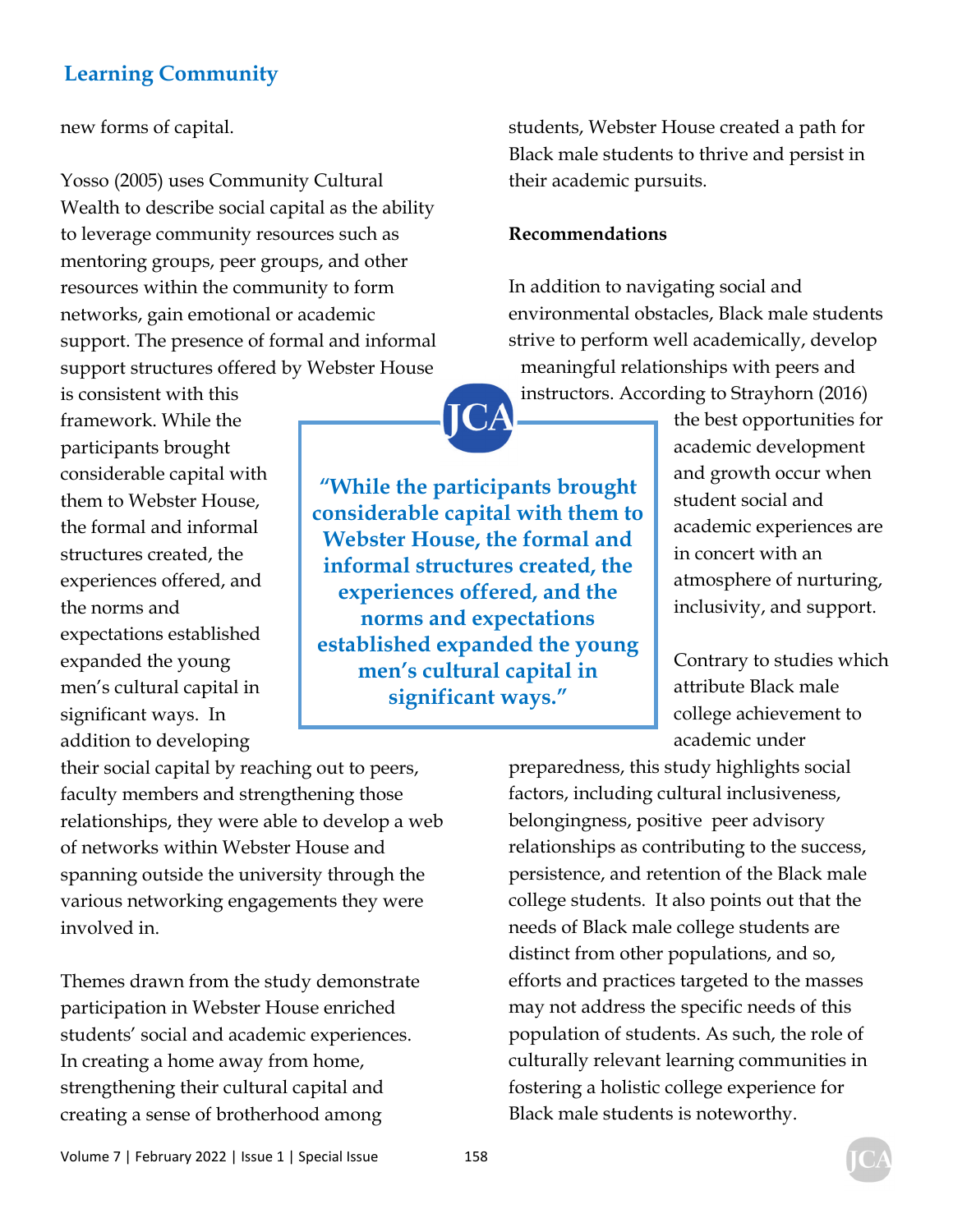In addition, findings from this study point to the role of institutions in fostering the success of their students. In essence, to combat these unique challenges, it is useful for institutions of higher learning to implement intentional and empirically studied practices aimed at reducing challenges Black male students face in PWIs (Cintron, Hines, Singleton, II, & Golden, 2020). To that end, I offer recommendations for practice below, and call for additional studies that further explore these best practices and their long-term benefits.

#### **Post-Secondary Learning as a Holistic**

**Experience.** Colleges should view Black male students' education from a holistic perspective, as a seamless progression from secondary learning to postsecondary schooling. This includes providing an environment, such as a learning community where students are fulfilled academically, socially, emotionally, and culturally. It becomes imperative for high school counselors, college counselors, advisors and mentors to direct students to engage with learning communities – in particular during the first two years of college and as an arsenal to foster their college persistence. Support systems solely targeting the intellectual development of Black male students are insufficient. Rather, support systems should include provisions for inquiring about the physical and emotional health of the student and any stresses students may have, including financial stress and stresses from family back home. One way to do this is by making accessible, relatable

mentors - as described in this study, who inquire about the health and well-being of the student and their family during advisory meetings (Brooms, 2018, Cintron et al., 2020). As Randall, a study participant highlighted in reference to the support he receives from his mentors and advisors, "They inquire how I am doing personally, how are you? How this, how is that? They have worked with students like me and they know my struggle." Some students, particularly low income and first generation students, carry the additional burdens of being caretakers of their family back home, a burden that must not be ignored and one that may compound challenges students face. Understanding the unique circumstances of Black male students may also offer insights on specific areas in which these students may need the most support.

#### **Limitations**

Transferability concerns a study's generalizability (Tobin & Begley, 2004). Several limitations may constrain the study's transferability. First, it was conducted using a small sample size involving eight Black male students living in a specific learning community. Additional institutions were not sampled for this study nor were other geographical locations studied. In addition, the study was conducted over a three-month period. In inquiries with small study samples and a condensed timeline, the objective is not to generalize; rather, by providing thick descriptions documented from observations and interviews, a certain degree of transferability can be drawn from the detailed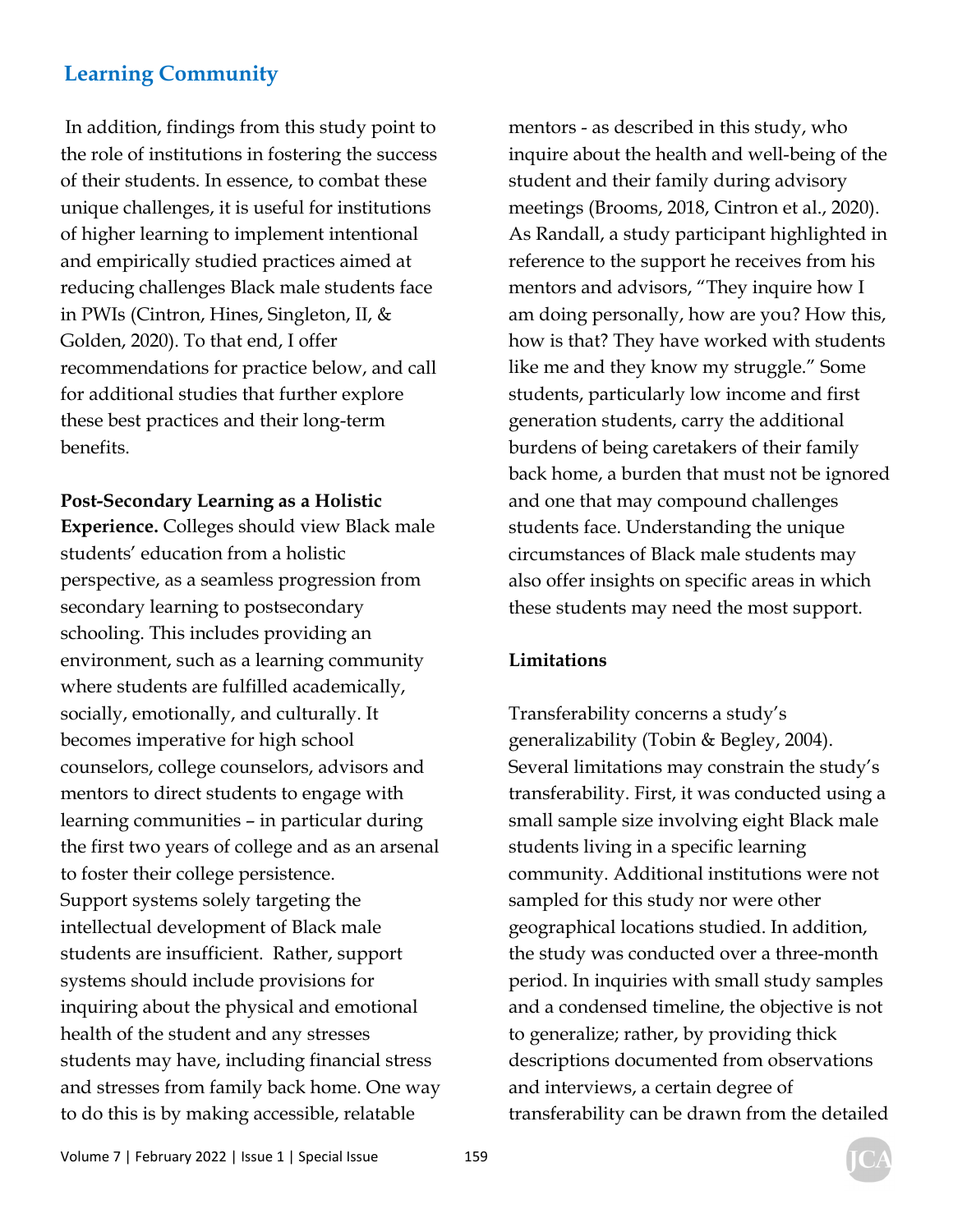account of study participants' experiences and readers can assess transferability (Lincoln & Guba, 1985).

#### **Future Research**

Findings from this study highlight challenges student face as well as current practices that positively influence the experiences of Black males attending PWI's. In addition to highlighting challenges Black males face in PWIs, this study focuses on Webster House as a culturally relevant learning community, the strengths or capital students have embodied, and strategies that have yielded student success and positive outcomes. I recommend future studies continue the exploration of Black male college experience though the lens of Black males while concurrently exploring institutional structures and practices that shape these experiences. This future inquiry through the lens of Black male students has the potential to provide insights on successful practices and systems that aid in students' success. Similarly, such inquiry will also shed light on practices or structural impediments to their learning, social experiences, and sense of belonging.

Finally, I recommend additional studies on similar learning communities dedicated to Black male students and issues concerning Black males. Future study samples size should be increased, and a mixed methods research design used to better understand academic attainment during and after engagement with learning communities. Future studies could also benefit from

increasing the geographical locations of participants to include other regions of the United States. This will allow for a comparative analysis in the experiences of Black males and success of similar programs in varying geographical locations.

#### **Conclusion**

Colleges should create and invest in culturally relevant spaces and learning communities that provide opportunities for Black male students to build social networks, engage in culturally relevant experiences and, as students in this study describe, a place where they can lay their mask down - in other words, a home away from home. The benefits of mentors, advisors and counselors students can relate, engage with is equally as important.

Participants in this study describe Webster House as a place where their voices are heard, a place where they can easily seek help and have their academic needs met, and a place that offsets negative stereotypes by offering various images of successful Black males. These culturally relevant spaces also provide a place where they can self-affirm, learn from mentors, advisors and counselors, foster a sense of brotherhood, and develop peer and mentoring relationships lasting past their academic journey (Cintron et al., 2020; Hines, Borders, & Gonzalez, 2015). JCA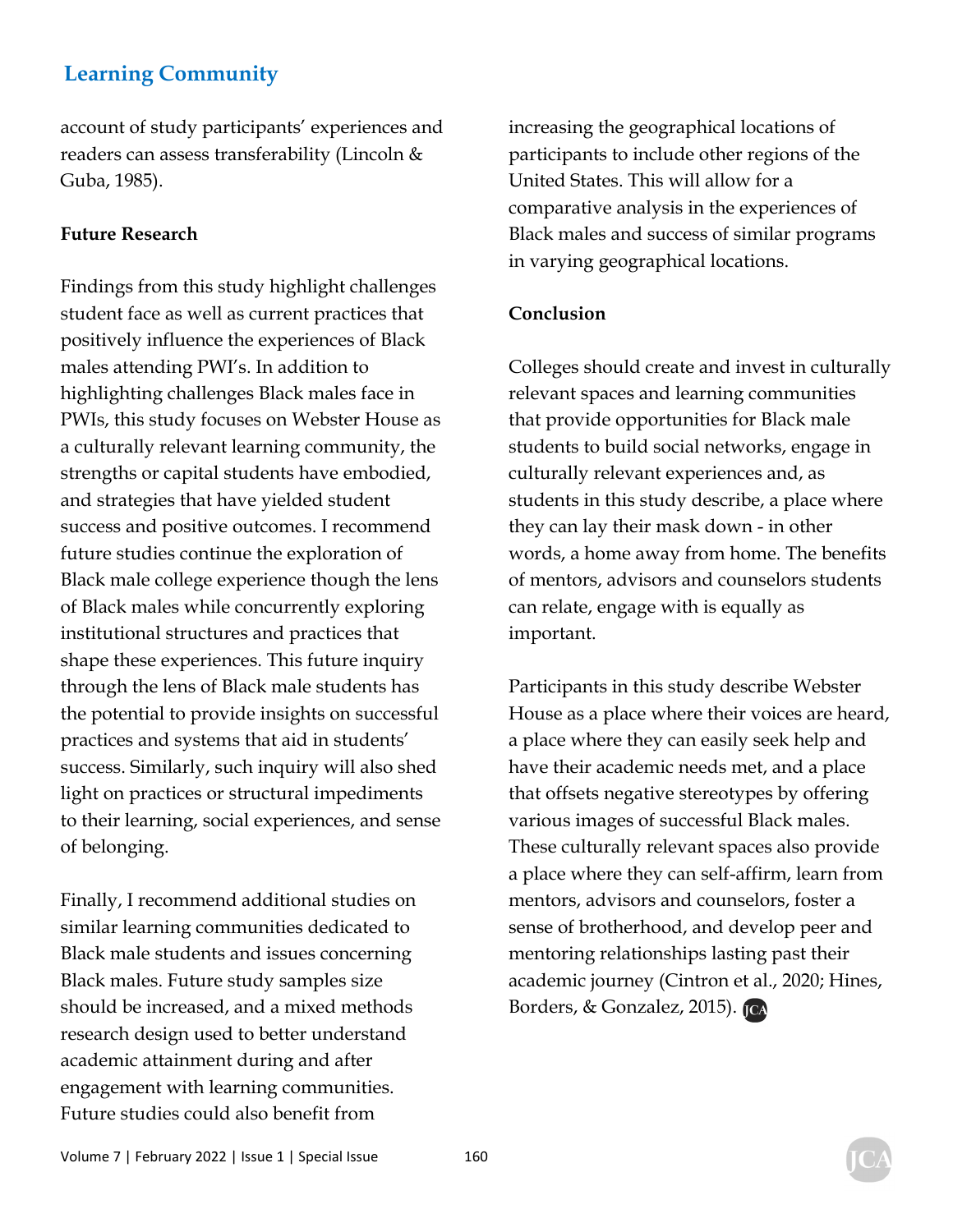#### **REFERENCES**

Brooms, D. R. (2018). 'Building us up': Supporting Black male college students in a Black male initiative program. Critical Sociology, 44(1), 141-155.

Brooms, D. R., & Davis, A. R. (2017). Exploring Black males' community cultural wealth and college aspirations. Spectrum: A Journal on Black Men, 6(1), 33-58.

Brooms, D. R., & Davis, A. R. (2017). Staying focused on the goal. Journal of Black Studies, 48(3), 305-326. doi:10.1177/0021934717692520

Brower, A.M. & Inkelas, K.K., 2010. Living-Learning Programs: One High-Impact Educational Practice We Now Know a Lot about. Liberal Education, 96(2), pp.36-43.

Cintron, D., Hines, E.M., Singleton, II, P., & Golden, M.N. (2020). Improving retention and GPAs of Black males at pwi: An LLC approach. Journal of African American Males in Education, 11(1), 37-57.

Cose, B. (October, 2014). Helping Black men succeed in college. The Chronicle of Higher Education, pp. B4, B5.

Grier-Reed, T. (2013). The African American student network: An informal networking group as a therapeutic intervention for Black college students on a predominantly white campus. Journal of Black Psychology, 39(2), 169-184. doi:10.1177/0095798413478696.

Hallinan, M. T. (2006). School sector and student outcomes. Notre Dame, IN: University of Notre Dame Press.

Harper, S. R. (2012). Black male student success in higher education: A report from the National Black Male College Achievement Study. Philadelphia: University of Pennsylvania, Center for the Study of Race and Equity in Education.

Harper, S. R. (2013). Am I my Brother's teacher? Black undergraduates, racial socialization, and peer pedagogies in predominantly white postsecondary contexts. Review of Research in Education, 37(1), 183-211. doi:10.3102/0091732X12471300.

Harper, S. R. (2015). Black male college achievers and resistant responses to racist stereotypes at predominantly white colleges and universities. Harvard Educational Review, 85(4), 646-674. doi:10.17763/0017-8055.85.4.646.

Hines, E. M., Borders, L. D., Gonzalez, L. G., Villalba, J. A., & Henderson, A. (2014). Parental involvement in college planning: Cultural considerations when working with African American families. Journal for Multicultural Education, 8(4), 249-260.

Kim, E. & Hargrove, D.T. (2013). Deficient or Resilient: A Critical Review of Black Male Academic Success and Persistence in Higher Education. The Journal of Negro EducaƟon, 82(3), 300-311. doi:10.7709/ jnegroeducation.82.3.0300

Lincoln, Y. S. & Guba, E. G. (1985). Naturalistic Inquiry. Newbury Park, CA: Sage Publications.

Moustakas, C. (1994). Phenomenological research methods. Thousand Oaks, CA: SAGE Publications, Inc. doi: 10.4135/9781412995658

National Center for Education Statistics (2019). Table 322.20. Bachelor's degrees conferred by postsecondary institutions, by race/ethnicity and sex of student: Selected years, 1976-77 through 2017-18. In U.S. Department of Education, National Center for Education Statistics (Ed.), Digest of Education Statistics List of Tables and Figures. Retrieved from https://nces.ed.gov/programs/ digest/d19/tables/dt19\_322.20.asp?current=yes

Neubauer, B.E., Witkop, C.T. & Varpio, L. (2019). How phenomenology can help us learn from the experiences of others. Perspect Med Educ 8, 90–97

Patton, M. Q. (2002). Qualitative research and evaluation methods (Third ed.). Thousand Oaks, CA: Sage Publications.

Shapiro, D., Ryu, M., Huie, F., Liu, Q., and Zheng, Y. (December 2019), Completing College 2019 National Report (Signature Report 18), Herndon, VA: National Student Clearinghouse Research Center.

Steele, C. (2010). Whistling Vivaldi: And other clues to how stereotypes affect us (1st ed.. ed.). New York: W.W. Norton & Company.

Strayhorn, T. L. (2010). Majority as temporary minority: Examining the influence of faculty-student relationships on satisfaction among white undergraduates at historically Black colleges and universities. Journal of College Student Development, 51(5), 509-524. doi:10.1353/csd.2010.0007

Strayhorn, T. L. (2010). When race and gender collide: Social and cultural capital's influence on the academic achievement of African American and Latino males. Review of Higher Education, 33(3), 307-332. doi:10.1353/ rhe.0.0147